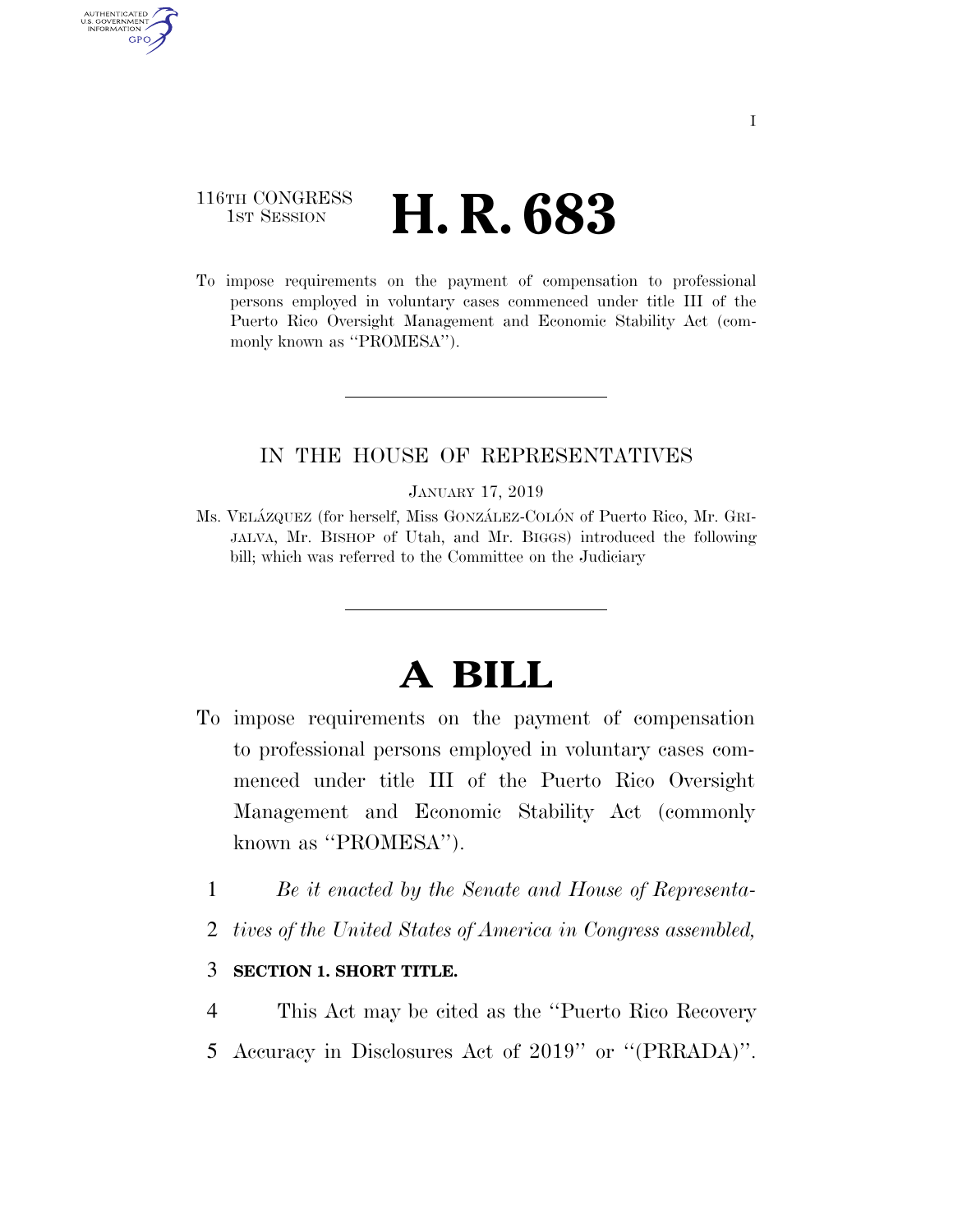# **SEC. 2. DISCLOSURE BY PROFESSIONAL PERSONS EM-PLOYED BY COURT ORDER.**

 (a) REQUIRED DISCLOSURE.—In a voluntary case commenced under section 304 of the Puerto Rico Over- sight Management and Economic Stability Act (commonly known as ''PROMESA''; 48 U.S.C. 2164), no attorneys, accountants, appraisers, auctioneers, agents, consultants, or other professional persons shall be compensated under section 316 of PROMESA (48 U.S.C. 2176) unless prior to making a request for compensation, such a professional person has submitted a verified statement conforming to the disclosure requirements of rule 2014(a) of the Federal Rules of Bankruptcy Procedure setting forth the profes- sional person's connections with the debtor, creditors, any other parties in interest, their respective attorneys and ac- countants, the Oversight Board, and any person employed by the Oversight Board. Such statement shall include in- formation on the identity of each entity or person with whom such professional person has a connection. Such professional person shall be required—

- (1) to supplement such verified statement as additional relevant information becomes known to such person; and
- (2) to file annually a notice confirming the ac-curacy of such statement.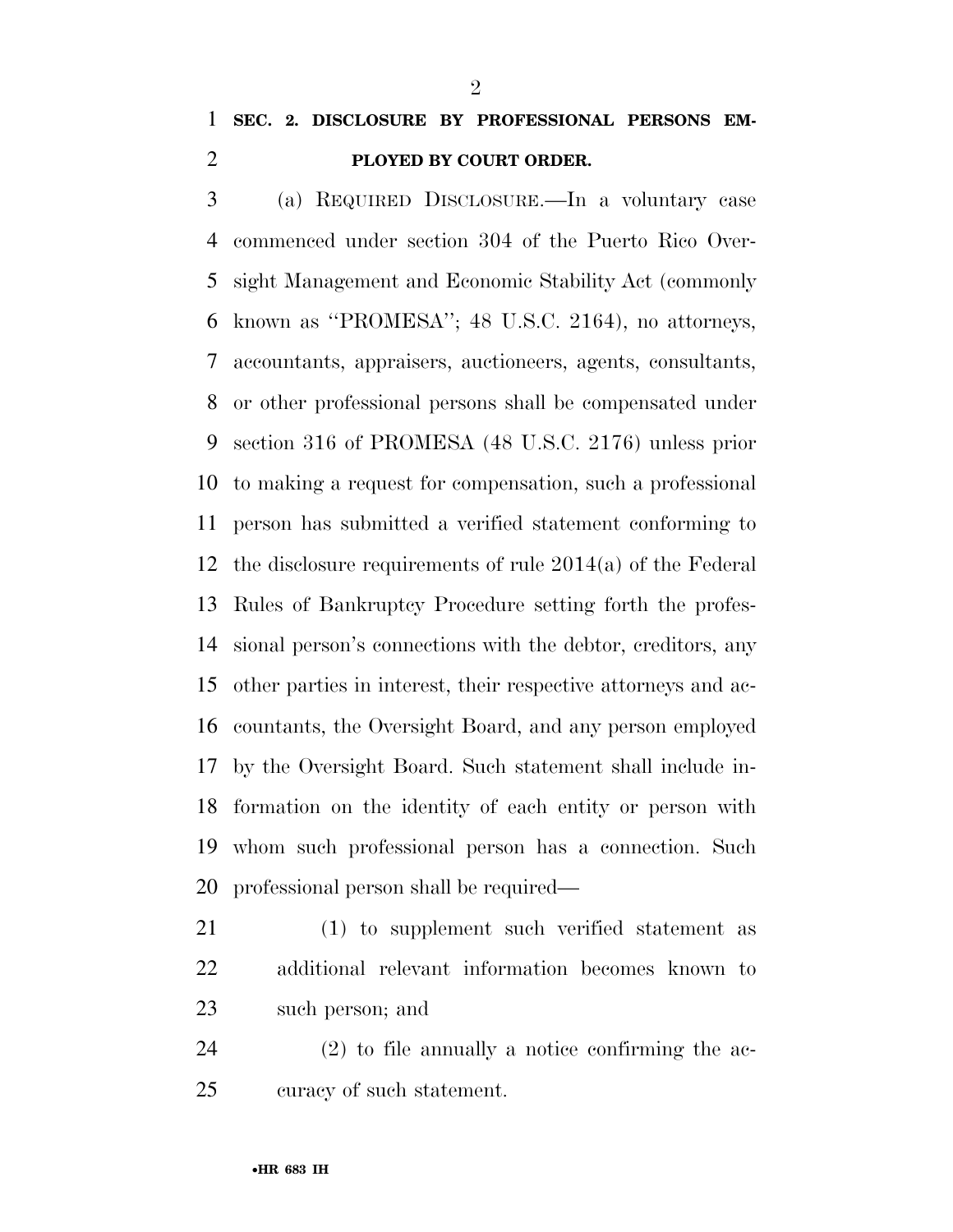(b) REVIEW.—The United States Trustee shall re- view each verified statement submitted pursuant to sub- section (a) and may file with the court comments on such verified statements before the professionals filing such statements seek compensation under section 316 of PROMESA (48 U.S.C. 2176). The United States Trustee may also object to compensation applications filed under section 316 of PROMESA (48 U.S.C. 2176) that fail to satisfy the requirements of subsection (d) of this Act. Each person having standing under section 1109 of title 11 of the United States Code shall also have standing under this section. The district court shall have jurisdic- tion to adjudicate all matters arising under this section. (c) RETROACTIVITY.—If, at the time subsection (a) is enacted, the court has entered orders approving com- pensation under cases commenced under section 304 of PROMESA (48 U.S.C. 2164) each professional person previously awarded compensation shall file a verified state- ment in accordance with subsection (a) not later than 30 days after such person's first request for compensation under section 316 of PROMESA (48 U.S.C. 2176) occur-ring after the date of the enactment of this Act, except

with a case commenced under section 304 of PROMESA

that the court may not delay any proceeding in connection